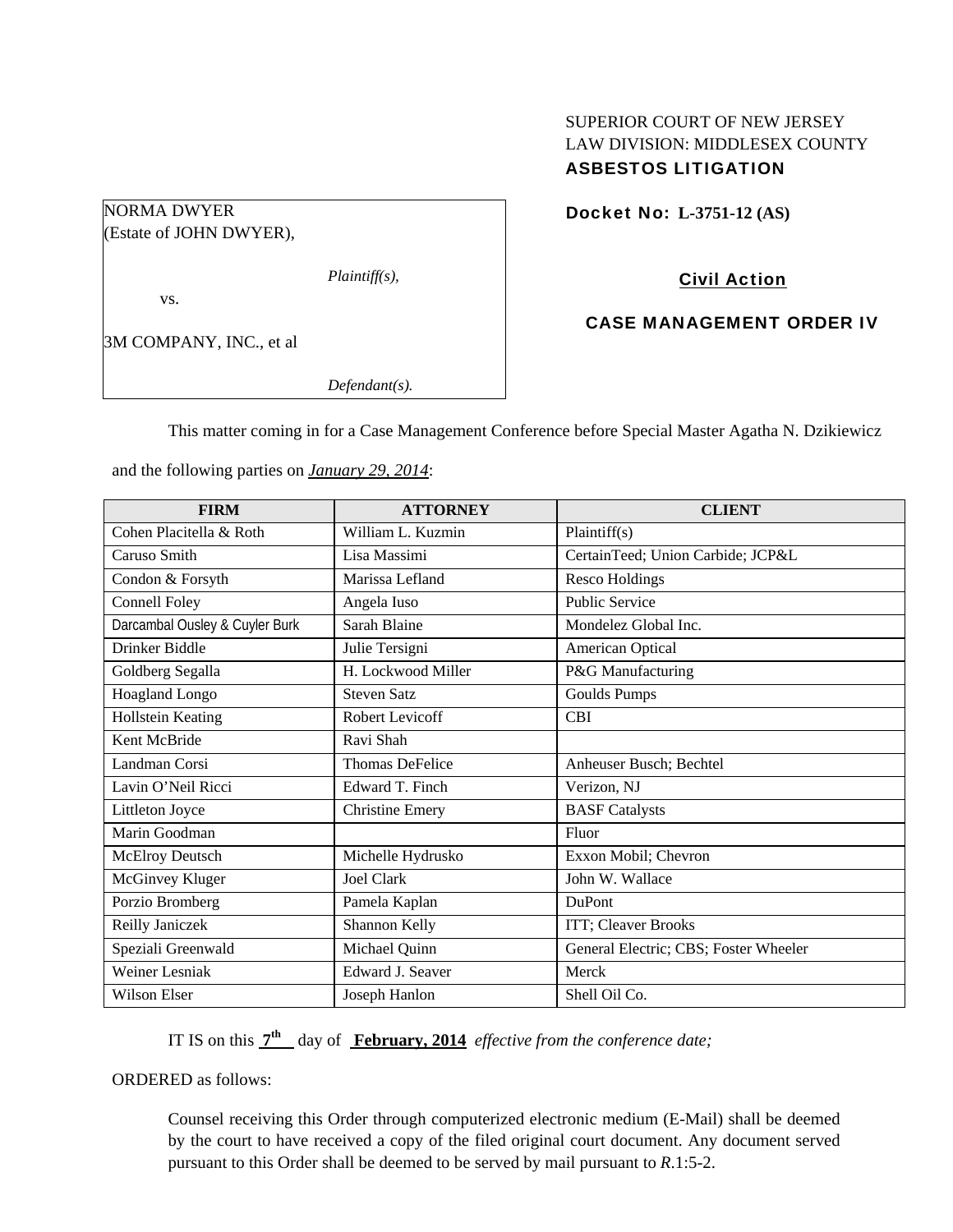## **DISCOVERY**

- July 31, 2014 Fact discovery, including depositions, shall be completed by this date. Plaintiff's counsel shall contact the Special Master within one week of this deadline if all fact discovery is not completed.
- July 31, 2014 Depositions of corporate representatives shall be completed by this date.

### **EARLY SETTLEMENT**

August 8, 2014 Settlement demands shall be served on all counsel and the Special Master by this date.

### **SUMMARY JUDGMENT MOTION PRACTICE**

- September 12 2014 Summary judgment motions shall be filed no later than this date.
- October 10, 2014 Last return date for summary judgment motions.

#### **MEDICAL DEFENSE**

October 31, 2014 Defendants shall identify its medical experts and serve medical expert reports, if any, by this date.

### **LIABILITY EXPERT REPORTS**

- September 5, 2014 Plaintiff shall identify its liability experts and serve liability expert reports or a certified expert statement by this date or waive any opportunity to rely on liability expert testimony.
- October 31, 2014 Defendants shall identify its liability experts and serve liability expert reports, if any, by this date or waive any opportunity to rely on liability expert testimony.
- November 28, 2014 Plaintiff shall identify its rebuttal liability experts and serve rebuttal liability expert reports, if any, by this date.

### **ECONOMIST EXPERT REPORTS**

October 31, 2014 Plaintiff shall identify its expert economists and serve expert economist report(s), if any, by this date or waive any opportunity to rely on economic expert testimony.

November 28, 2014 Defendants shall identify its expert economists and serve expert economist report(s), if any, by this date or waive any opportunity to rely on economic expert testimony.

#### **EXPERT DEPOSITIONS**

December 12, 2014 Expert depositions shall be completed by this date. To the extent that plaintiff and defendant generic experts have been deposed before, the parties seeking that

\_\_\_\_\_\_\_\_\_\_\_\_\_\_\_\_\_\_\_\_\_\_\_\_\_\_\_\_\_\_\_\_\_\_\_\_\_\_\_\_\_\_\_\_\_\_\_\_\_\_\_\_\_\_\_\_\_\_\_\_\_\_\_\_\_\_\_\_\_\_\_\_\_\_\_\_\_\_\_\_\_\_\_\_\_\_\_\_\_\_\_\_\_\_\_\_\_\_\_\_\_\_\_\_\_\_\_\_\_\_